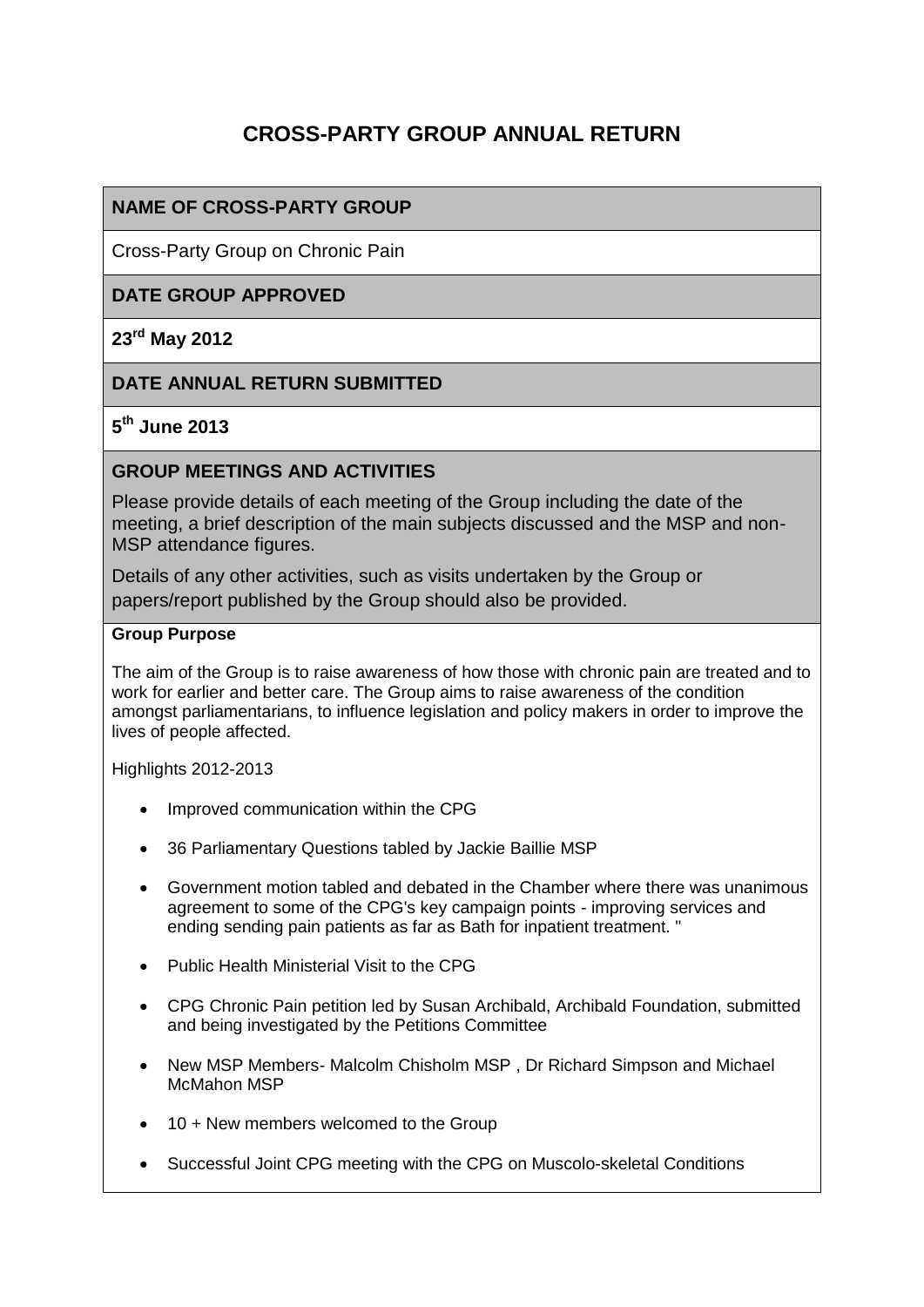September  $12<sup>th</sup> 2012$  – Meeting chaired by Jackie Baillie MSP.

We welcomed welcome Prof. Martijn Steultjens, Professor of Musculoskeletal Health at Glasgow Caledonian University to discuss how musculoskeletal conditions produce a considerable amount of chronic pain suffering,

The group also discussed the Audit of Chronic Pain Services in Scotland, the development of a Chronic Pain Petition and CPG group objectives. The speed and effectiveness of progress was the main concern.

Refreshments sponsored by Napp Pharmaceuticals £36.45 plus VAT

October 31<sup>st</sup> Meeting – Meeting chaired by John Wilson MSP

3 MSP's, 31 non MSP's attended. 20 apologies received.

Meeting with the Minister for public Health Michael Matheson. Questions from the CPG were invited ,reviewed and discussed by the Minister . The meeting unfortunately was late to start and due to the limited time with the Minister not all questions were addressed however all were addressed in writing at a later date. The overall feeling of respondents was that there were not many clear answers to questions. Response also criticised the Update Report on Chronic Pain Services, saying it missed facts on staffing, waiting lists, etc. The Report was published a few days before the meeting.

4 MSP's 32 Non MSP's Apologies were noted

Refreshments sponsored by Medtronic £248.88

January 23rd 2013 – Meeting chaired by Jackson Carlaw MSP

No external speakers were present at this meeting . The group utilized the meeting time to discuss the following : HIS Report, Pain Petition, Media Coverage, Scottish Chronic Pain Centre, Political Questions- recently filed and answered for Jackie Baillie MSP, Pain Conference etc.

3 MSP's 17 non MSP's, 26 apologies noted.

Refreshments sponsored by The Wellbeing Alliance £32.40

March  $13<sup>th</sup>$  Joint Meeting with MSK CPG – Meeting chaired by Jim Eadie MSP/ Jackie Baillie MSP

3 Speakers at this meeting

- **1. National MSK Design –** Dr Sarah Mitchell, National Programme Manager Rehabilitation
- 2. **Pharmacy Chronic Pain Poster Campaign**  Aileen Bryson, Royal Pharmaceutical Society (RPS)
- 3. **Towards Appropriate Care for Patients with Chronic Pain and Musculoskeletal Conditions -** Professor Martijn Steultjens, Professor of Musculoskeletal Health, Glasgow Caledonian University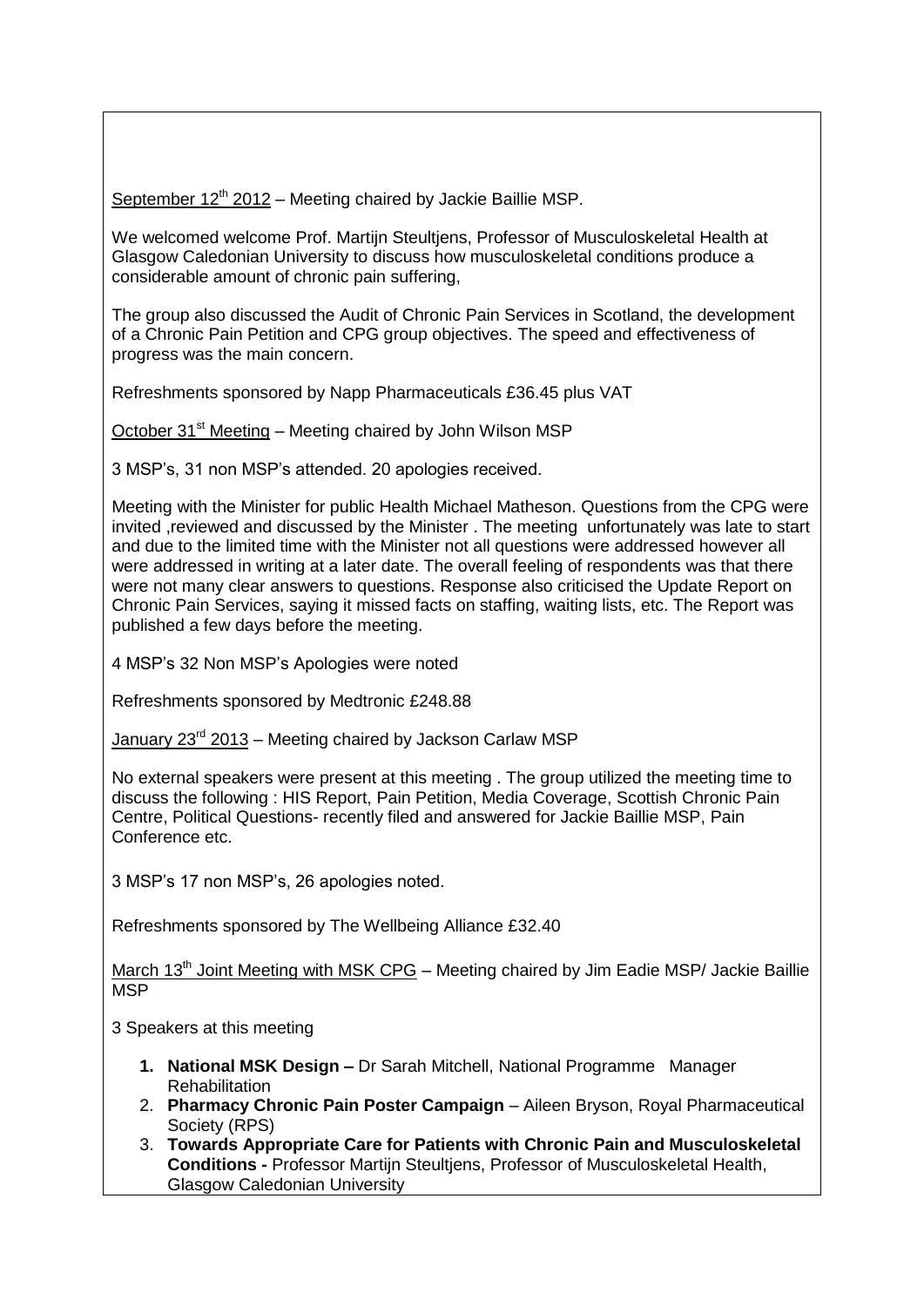2 MSP's, 31 non MSP's

Refreshments sponsored by The Wellbeing Alliance £64.40

May  $29<sup>th</sup> AGM - Meeting chaired by John Wilson MSP$ 

MSP Co convenors re elected

Jackie Baillie MSP

Jackson Carlaw MSP

John Wilson MSP

Secretariat re elected Jacquie Forde

No treasurer nominated as monies not held by CPG

During the meeting proper the group discussed the Chronic Pain debate held in the Parliament led by Cabinet secretary on Health and Wellbeing that afternoon which discussed the need for improvements to services and resources to tackle chronic pain in Scotland. The group awaits the official consultation document and will respond appropriately.

John Glennie , Acting CEO of HIS attended the meeting and will work closely with the group to ensure that all information exchanges are transparent and timely .

Refreshments sponsored by The Wellbeing Alliance £64.40

MSP attendance 3 MSP's , 41 Non MSP's and 23 Apologies noted

## **MSP MEMBERS OF THE GROUP**

Please provide names of all MSP members of the Group. Note that only names need to be provided, no party designation or other information is required.

Jackie Baillie MSP

Jackson Carlaw MSP

John Wilson MSP

Dr Richard Simpson MSP

Michael McMahon MSP

Malcolm Chisholm MSP

## **NON-MSP MEMBERS OF THE GROUP**

For organisational members please provide only the name of the organisation, it is not necessary to provide the name(s) of individuals who may represent the organisation at meetings of the Group.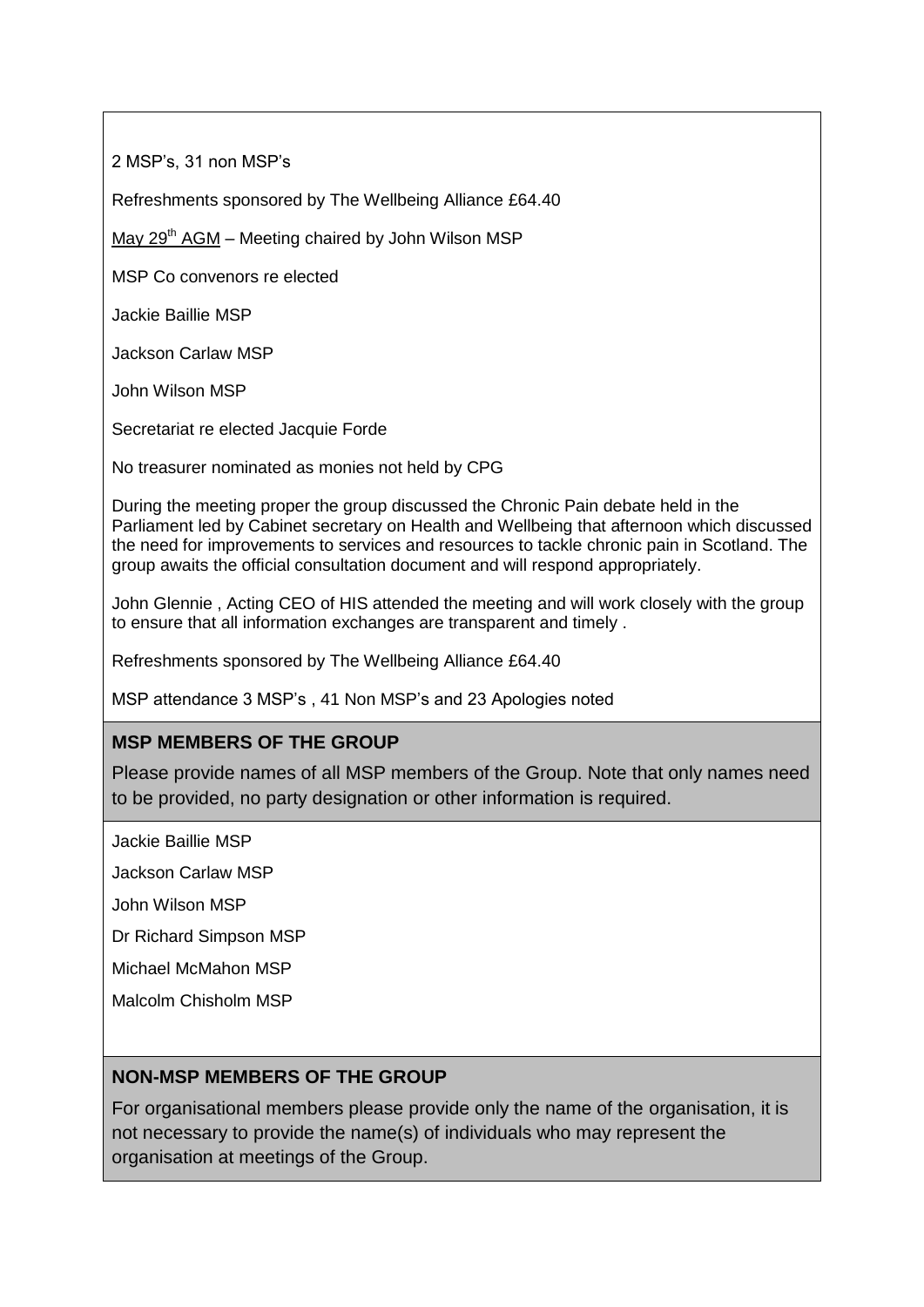| Organisations | The Wellbeing Alliance                  |
|---------------|-----------------------------------------|
|               | Action on Pain (Charity)                |
|               | <b>Community Pharmacy Scotland</b>      |
|               | <b>Royal Pharmaceutical Society</b>     |
|               | <b>ABPI Scotland</b>                    |
|               | Health Improvement Scotland             |
|               | Pfizer                                  |
|               | Gruenthal                               |
|               | Leuchie House                           |
|               | The Alliance                            |
|               | Medtronic                               |
|               | Pain Association                        |
|               | Pain Concern                            |
|               | <b>BMA</b>                              |
|               | <b>Arthritis Care</b>                   |
|               | <b>RCN</b>                              |
|               | <b>Scottish Neurological Society</b>    |
|               | National Osteoporosis Society           |
|               | <b>Reckitt Beckinser</b>                |
|               | <b>NHS GGC</b>                          |
|               | <b>NHS Lothian</b>                      |
|               | <b>RCGP</b>                             |
|               | Scottish Massage Therapists Association |
|               | Napp                                    |
|               |                                         |
| Individuals   | Lord George Foulkes                     |
|               | Pat Onions                              |
|               | <b>David Onions</b>                     |
|               | Prof. Jim McEwen                        |
|               | Prof. Nick Alcock                       |
|               | Colin Rae                               |
|               | Ann Murray                              |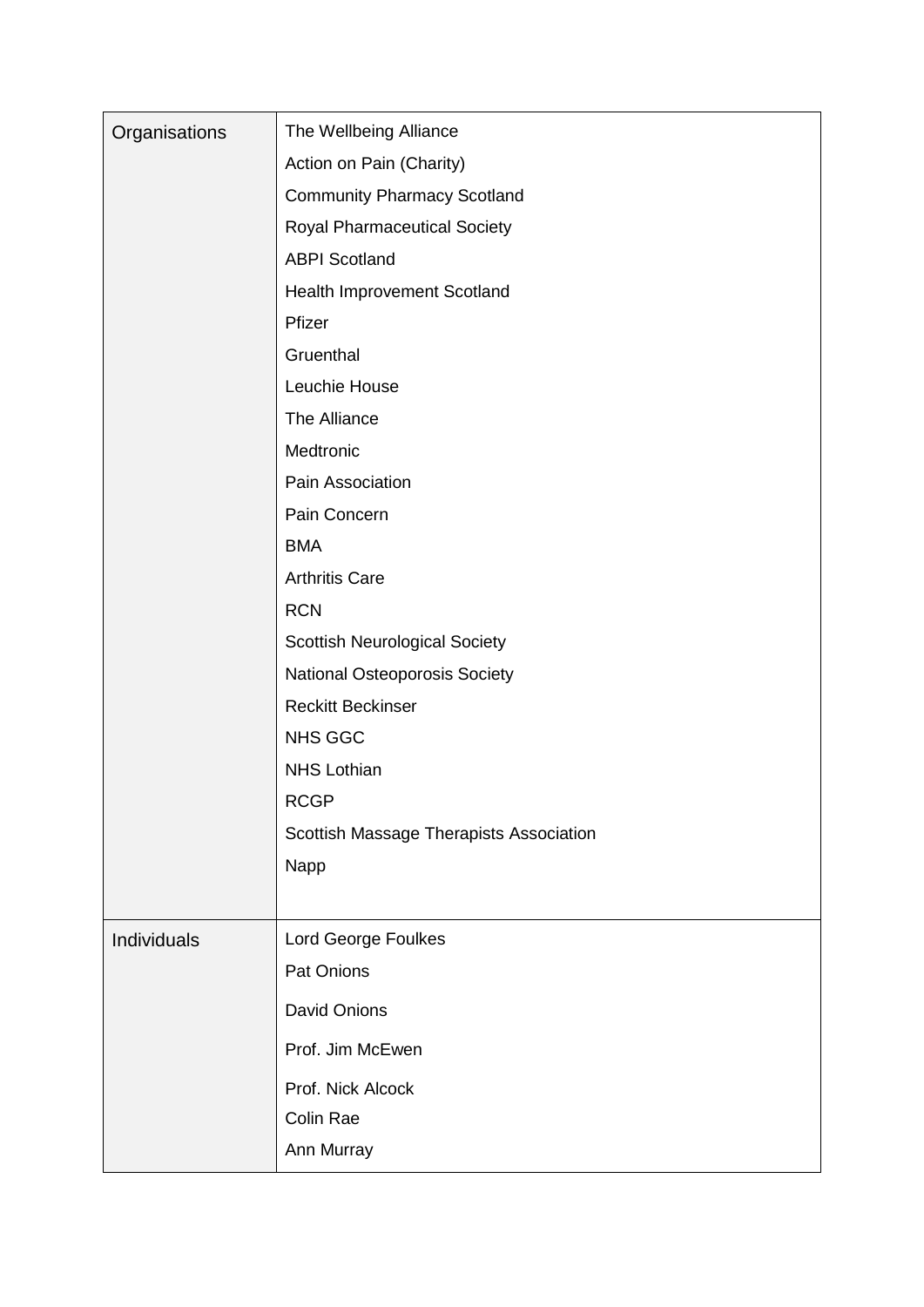|                             | <b>Margaret McInnes</b> |  |
|-----------------------------|-------------------------|--|
|                             | <b>Frank McAveety</b>   |  |
|                             | Linda Mawson            |  |
|                             | Frank Mawson            |  |
|                             | J McEwen                |  |
|                             | Pete McCarron           |  |
|                             | Martin Johnson          |  |
|                             | <b>Claire Grieve</b>    |  |
|                             | <b>Michael Grieve</b>   |  |
|                             | Dorothy Grace Elder     |  |
|                             | John Thomson            |  |
|                             | Jim Scanlon             |  |
|                             | Martha Heaney           |  |
|                             | Jean Rafferty           |  |
|                             | <b>Anne Cassels</b>     |  |
|                             | <b>Christine Martin</b> |  |
|                             | Sabu James              |  |
|                             | Janette Barrie          |  |
|                             | Pat Roche               |  |
|                             | <b>Heather Cameron</b>  |  |
|                             |                         |  |
| <b>GROUP OFFICE BEARERS</b> |                         |  |

Please provide names for all office bearers. The minimum requirement is that two of the office bearers are MSPs and one of these is Convener – beyond this it is a matter for the Group to decide upon the office bearers it wishes to have. It is permissible to have more than one individual elected to each office, for example, coconveners or multiple deputy conveners.

| Convener                                                                              | Jackie Baillie MSP, John Wilson MSP, Jackson Carlaw MSP |  |
|---------------------------------------------------------------------------------------|---------------------------------------------------------|--|
| <b>Deputy Convener</b>                                                                | n/a                                                     |  |
| Secretary                                                                             | Jacquie Forde                                           |  |
| <b>Treasurer</b>                                                                      | N/A                                                     |  |
| <b>FINANCIAL BENEFITS OR OTHER BENEFITS RECEIVED BY THE GROUP</b>                     |                                                         |  |
| Please provide details of any financial or material benefit(s) received from a single |                                                         |  |